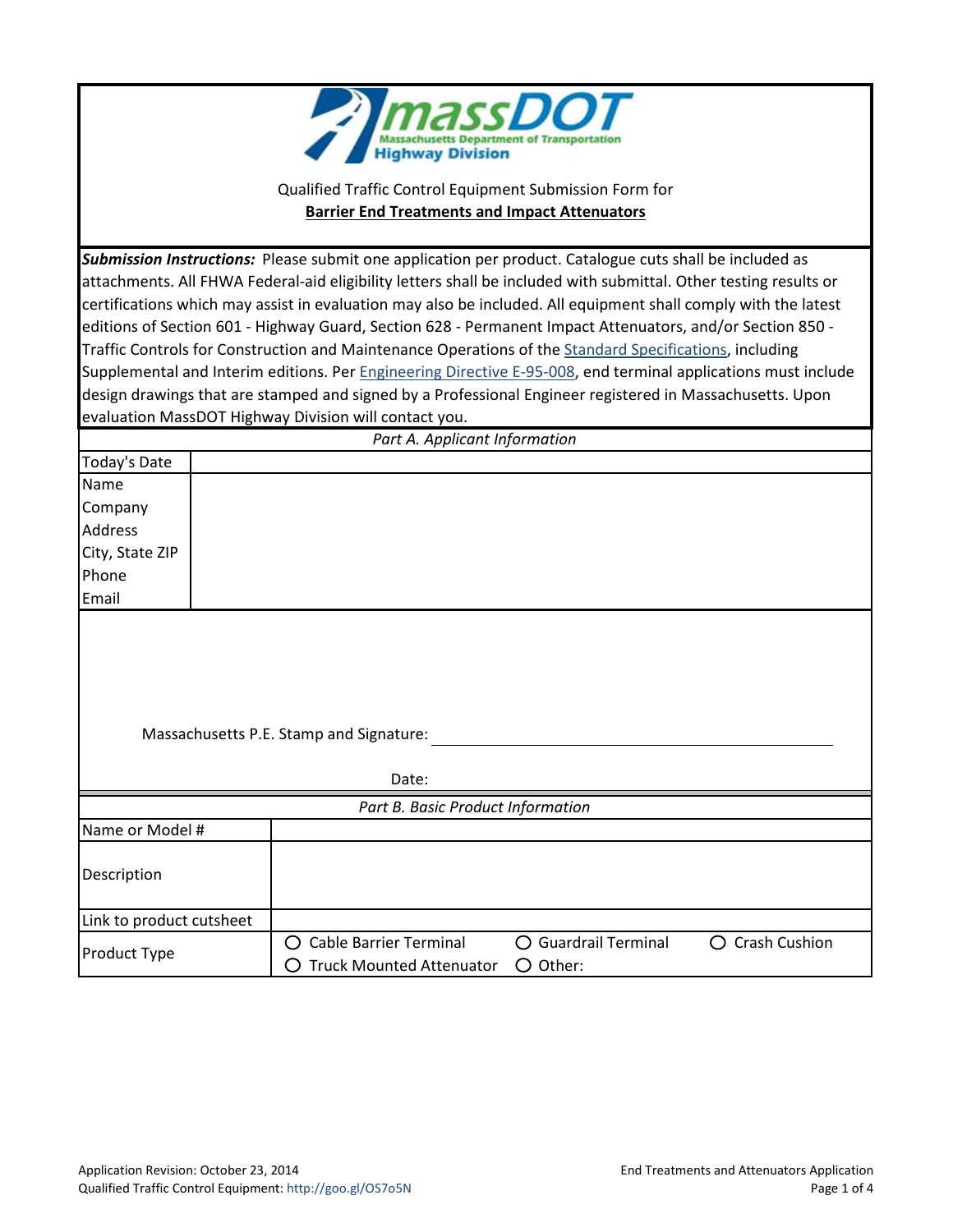| Part C. Technical Product Information                                                                                                                           |                            |                                                                                                                                                                                      |                         |                                                |        |                                                                                                  |                |                                                                                             |
|-----------------------------------------------------------------------------------------------------------------------------------------------------------------|----------------------------|--------------------------------------------------------------------------------------------------------------------------------------------------------------------------------------|-------------------------|------------------------------------------------|--------|--------------------------------------------------------------------------------------------------|----------------|---------------------------------------------------------------------------------------------|
| <b>Test Level</b>                                                                                                                                               |                            | n/a<br>$\Box$                                                                                                                                                                        | $\Box$ TL-2             | $TL-3$                                         | $TL-4$ | $\Box$ TL-5                                                                                      |                |                                                                                             |
| Methodology                                                                                                                                                     |                            | $\bigcirc$ nchrp 350                                                                                                                                                                 |                         | $\bigcirc$ mash                                |        |                                                                                                  |                |                                                                                             |
|                                                                                                                                                                 | FHWA Acceptance Letter(s): |                                                                                                                                                                                      |                         |                                                |        |                                                                                                  |                |                                                                                             |
| <b>FHWA Limits on Use</b>                                                                                                                                       |                            |                                                                                                                                                                                      |                         |                                                |        |                                                                                                  |                |                                                                                             |
| Designed for the following                                                                                                                                      |                            |                                                                                                                                                                                      | <b>Point Protection</b> |                                                |        | □ Median (Opposite Side/Opposite Direction)                                                      |                |                                                                                             |
| impact types                                                                                                                                                    |                            | $\Box$ Shoulder (One-sided)                                                                                                                                                          |                         | $\Box$ Gore (Two-sided)                        |        |                                                                                                  |                |                                                                                             |
| System designed for<br>attachment to                                                                                                                            |                            | $\Box$ Single Face Guardrail<br>$\Box$ Double Face Guardrail<br>□ Shoulder Concrete Barrier<br>□ Median Concrete Barrier<br>$\Box$ Free Standing (does not attach to other hardware) |                         | Rail Element Type(s):<br>Rail Element Type(s): |        |                                                                                                  |                |                                                                                             |
| Is this product capable of redirection?                                                                                                                         |                            |                                                                                                                                                                                      |                         |                                                |        |                                                                                                  | $\bigcirc$ Yes | $\bigcirc$ No                                                                               |
| Is this product gating?                                                                                                                                         |                            |                                                                                                                                                                                      |                         |                                                |        |                                                                                                  | $\bigcirc$ Yes | $\bigcirc$ No                                                                               |
| If product is both capable<br>of redirection and gating,<br>please explain                                                                                      |                            |                                                                                                                                                                                      |                         |                                                |        |                                                                                                  |                |                                                                                             |
|                                                                                                                                                                 |                            |                                                                                                                                                                                      |                         |                                                |        | Please complete this section for Guardrail Terminals, only.                                      |                |                                                                                             |
| <b>Energy Dissipation</b>                                                                                                                                       |                            | $\bigcirc$ Energy Absorbing                                                                                                                                                          |                         |                                                |        | O Non-Energy Absorbing                                                                           |                |                                                                                             |
| <b>Terminal Design</b>                                                                                                                                          |                            | $\Box$ Flared                                                                                                                                                                        |                         | $\Box$ Tangent                                 |        |                                                                                                  |                |                                                                                             |
| Is this product certified for 31-in. height guardrail systems?                                                                                                  |                            |                                                                                                                                                                                      |                         |                                                |        |                                                                                                  | $\bigcirc$ Yes | $\bigcirc$ No                                                                               |
| Please complete this section for Crash Cushions, only.<br>O Low-Maintenance and/or Self-Restoring*<br>$\bigcirc$ Sacrificial<br>$O$ Other:                      |                            |                                                                                                                                                                                      |                         |                                                |        |                                                                                                  |                |                                                                                             |
| <b>Cushion Type</b>                                                                                                                                             |                            |                                                                                                                                                                                      |                         |                                                |        |                                                                                                  |                | *The category type of "Low Maintenance and/or Self Restoring" includes those crash cushions |
|                                                                                                                                                                 |                            |                                                                                                                                                                                      |                         |                                                |        | that either suffer very little, if any, damage upon impact and are easily pulled back into their |                |                                                                                             |
| full operating condition, or they partially rebound after an impact and may only need an                                                                        |                            |                                                                                                                                                                                      |                         |                                                |        |                                                                                                  |                |                                                                                             |
| inspection to ensure that no parts have been damaged, misaligned, etc.                                                                                          |                            |                                                                                                                                                                                      |                         |                                                |        |                                                                                                  |                |                                                                                             |
| <b>Intended Use</b>                                                                                                                                             | Permanent                  |                                                                                                                                                                                      |                         | □ Temporary/Work Zone                          |        |                                                                                                  |                |                                                                                             |
| Length:                                                                                                                                                         |                            |                                                                                                                                                                                      | Width:                  |                                                |        | Height:                                                                                          |                |                                                                                             |
| Please complete this section for Truck Mounted Attenuators, only.<br>Is the TMA, or its components, reusable after a designed impact?<br>$\bigcirc$ Yes<br>O No |                            |                                                                                                                                                                                      |                         |                                                |        |                                                                                                  |                |                                                                                             |
| If Yes, please explain                                                                                                                                          |                            |                                                                                                                                                                                      |                         |                                                |        |                                                                                                  |                |                                                                                             |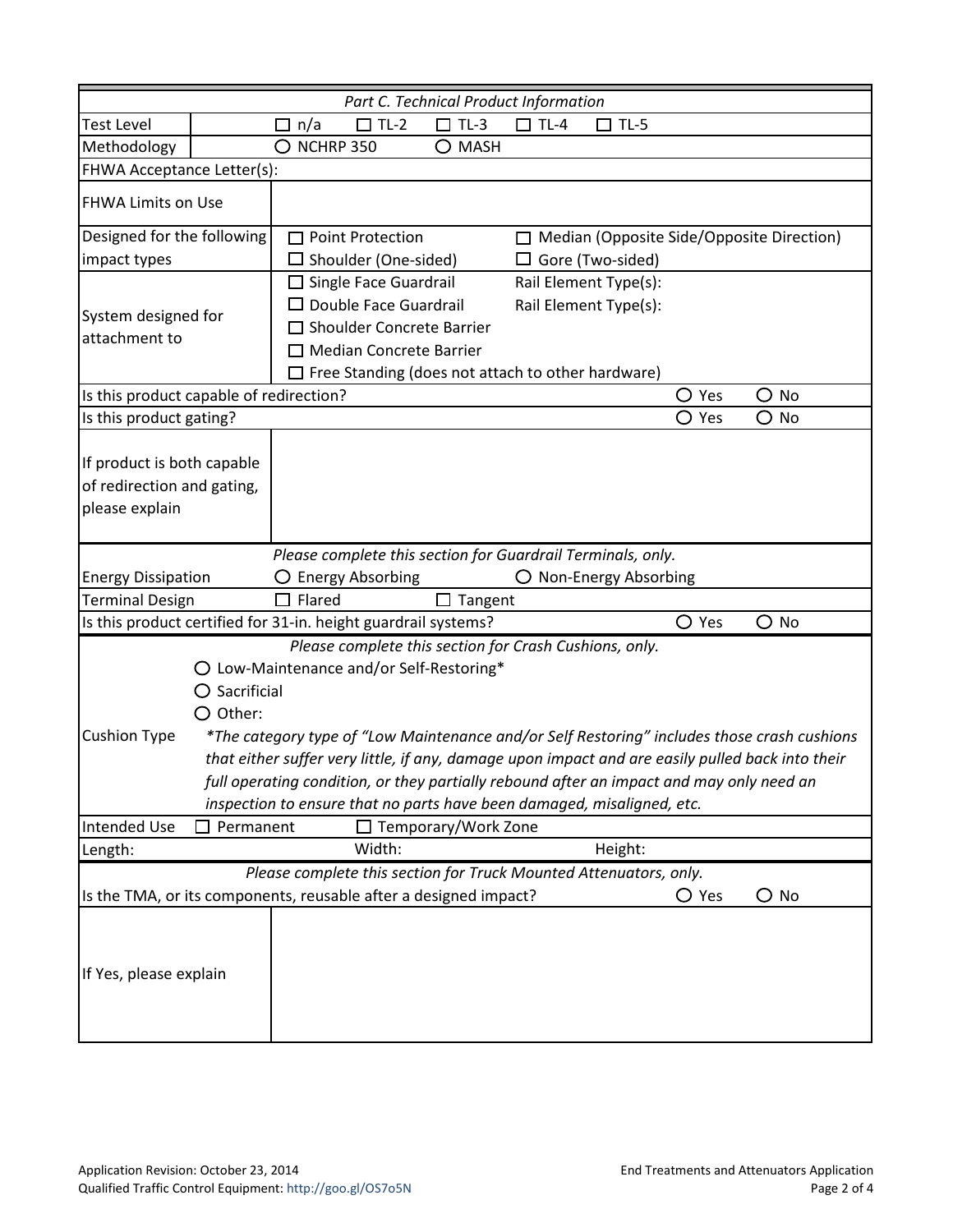| Part D. Product Use                                                     |                |               |
|-------------------------------------------------------------------------|----------------|---------------|
| Has this product, or one similar, been previously submitted to MassDOT? | $\bigcirc$ Yes | $\bigcirc$ No |
| If Yes, please explain:                                                 |                |               |
|                                                                         | $O$ Yes        | $\bigcirc$ No |
| Is this a replacement product for one currently approved by MassDOT?    |                |               |
| If Yes, please explain:                                                 |                |               |
| Is this product currently in use in Massachusetts?                      | $\bigcirc$ Yes | $\bigcirc$ No |
| If Yes, please explain:                                                 |                |               |
| State DOTs that have                                                    |                |               |
| approved this product:                                                  |                |               |
| Is this product in commercial production?                               | $O$ Yes        | $\bigcirc$ No |
| If Yes, for how long?                                                   |                |               |
| If No, please explain:                                                  |                |               |
| Have there been any recalls on this product?                            | $\bigcirc$ Yes | $O$ No        |
| If Yes, please explain:                                                 |                |               |
|                                                                         |                |               |
| Recommended Routine Maintenance Program (if applicable):                |                |               |
|                                                                         |                |               |
|                                                                         |                |               |
|                                                                         |                |               |
|                                                                         |                |               |
|                                                                         |                |               |
|                                                                         |                |               |
|                                                                         |                |               |
|                                                                         |                |               |
|                                                                         |                |               |
|                                                                         |                |               |
| Warranty Information:                                                   |                |               |
|                                                                         |                |               |
|                                                                         |                |               |
|                                                                         |                |               |
|                                                                         |                |               |
|                                                                         |                |               |
|                                                                         |                |               |
|                                                                         |                |               |
|                                                                         |                |               |
|                                                                         |                |               |
|                                                                         |                |               |